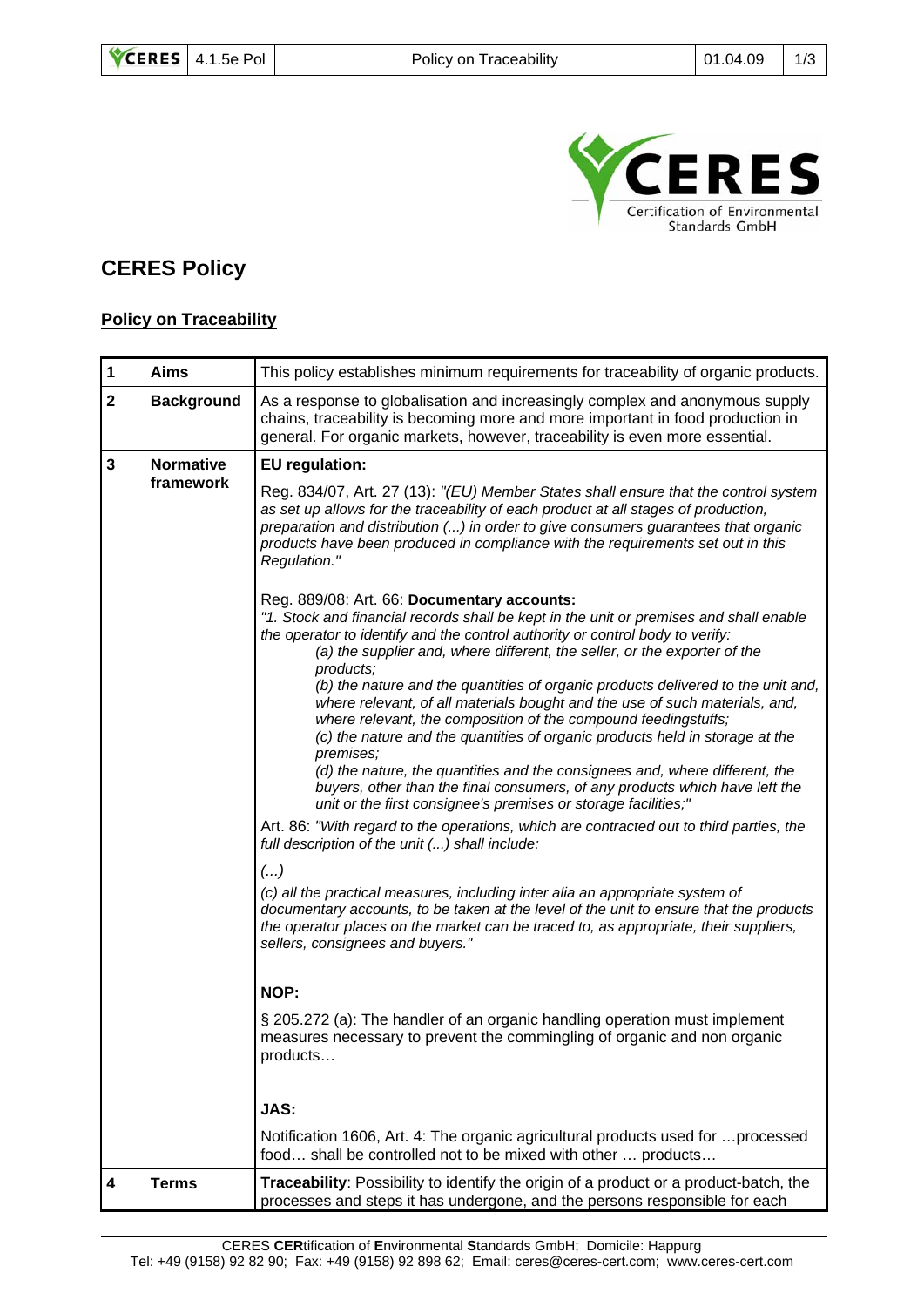| 01.04.09<br>Policy on Traceability | CERES 4.1.5e Pol | 2/3 |
|------------------------------------|------------------|-----|
|------------------------------------|------------------|-----|

|  | sten<br>–~~ |
|--|-------------|
|  |             |